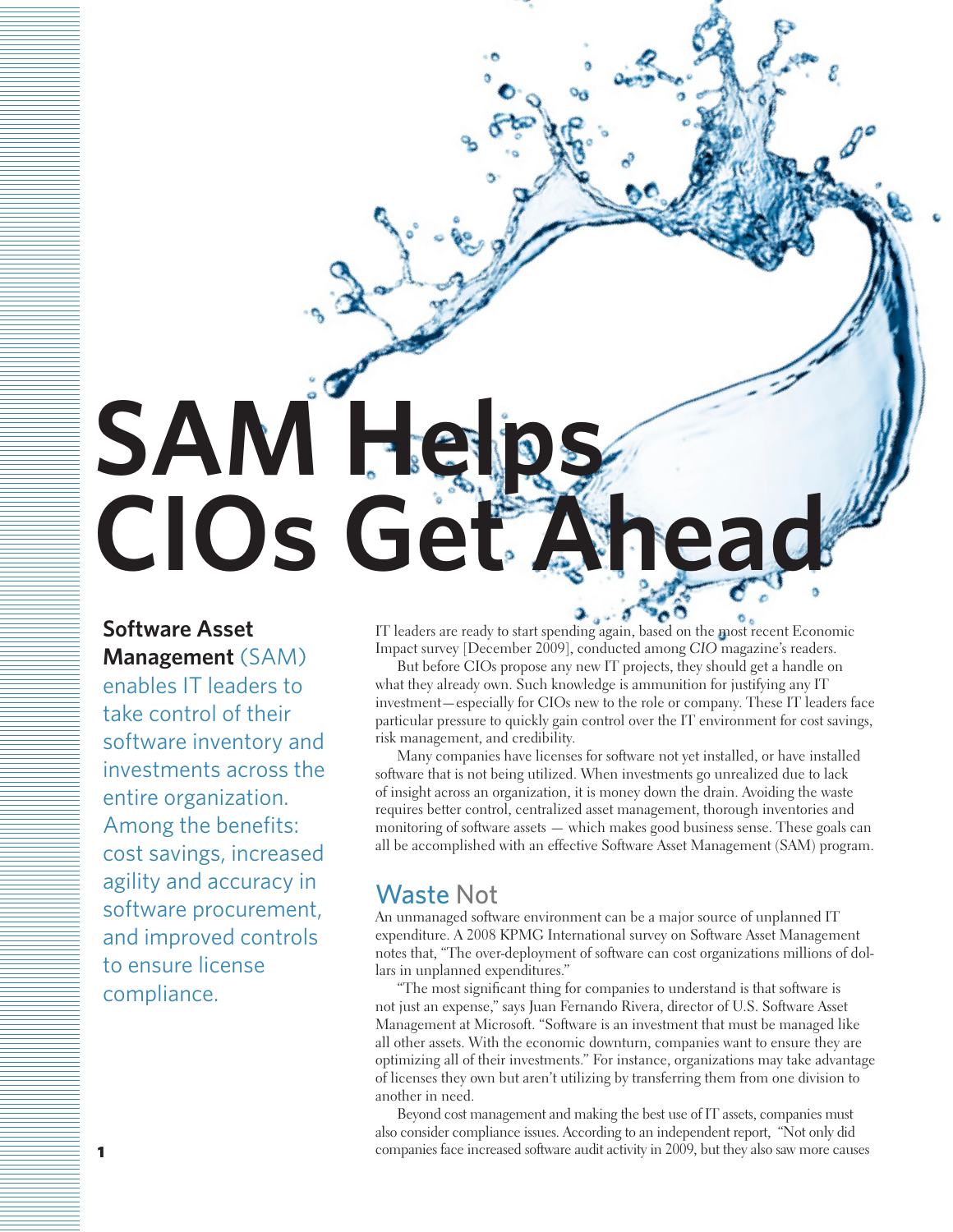# **How SAM Helps New CIOs**

**For the CIO new to the job, the pressure is great; CEOs expect to see quick progress and improvements. In fact, in a recent discussion about becoming a new CIO on the LinkedIn CIO Forum, IT leaders say their top priorities are to quickly discover IT pain points and gaps, and move fast to remedy them.** 

**At the same time, these new CIOs must align their efforts with the business and help grow revenues through technology innovation and utilization—all while establishing themselves at the table with the other C-suite executives and building strategic value for the organization outside the walls of the IT organization.**

**SAM can help new CIOs gain a comprehensive understanding of the IT environment, create a centralized infrastructure to optimally manage software assets, and quickly gain credibility. SAM provides the tools to map existing legacy software, understand which applications need upgrades or security patches, and identify any unsanctioned or unsafe software. Only through this controlled environment can CIOs deliver real business value, cost savings, security, reliability, and high performance.**

**The CIO of a large, Southwestbased business process outsourcing company decided that implementing SAM was a top priority in his first 90 days. Like any new CIO, he was unsure of what potential problems or issues he might be inheriting. Luckily, the SAM engagement found no significant challenges, and the process gave the CIO a sense of reassurance.**

**With solid insight into the organization's current capabilities, a new CIO can make more informed and faster decisions regarding new technology, upgrades, and strategy shifts.** **SAM:** All the infrastructure and processes necessary for the effective management, control, and protection of the software assets within an organization, throughout all stages of their lifecycle.

of disputes and noncompliance claims" ("Surviving A Software License Audit", Forrester Research, Inc., January 2010). For instance, virtualization is a growing trend in IT environments, and leveraging the correct licensing model can be complex. If the same software is used in different operating systems on a single machine, separate licenses may be necessary for each instance of the software. Beyond virtualization, other causes of noncompliance include inactive user accounts, unauthorized external use, and accidental deployment. Compliance is one of the benefits of SAM because it provides IT leaders with clarity, understanding and control of their environments.

Matching installations to licenses is a challenge for all IT organizations; the larger the organization, the more labor-intensive this process can become. A lack of software documentation and identification standards can create confusion and make the reconciliation more intensive.

It is ultimately up to the IT executive to stay on top of asset management scenarios. Instead of spreadsheet-driven or ad hoc processes that merely attempt to inventory software, companies are increasingly adopting the processes, policies, and tools that constitute a formal SAM program.

## SAM: Strategic Management

**The Information Technology Infrastructure Library** (ITIL) defines SAM as: "All the infrastructure and processes necessary for the effective management, control, and protection of the software assets within an organization, throughout all stages of their lifecycle."

A SAM program is a four-step process that typically begins with a license review and inventory exercise, followed by an analysis of licenses mapped to installations to identify gaps. Next, a review of policies and procedures around installations and license management is undertaken, and in some cases, a modeling exercise is carried out to understand asset management maturity within the organization.

Finally, the CIO can develop a plan for software management including: retiring any outdated software; renewing licenses; installing patches and upgrades; monitoring and inventory procedures; and identifying acquisition options and timeframes for new investments.

At a high level, SAM is a proven best practice to help IT organizations:

- Control costs, risks, and complexity
- Optimize the use of software assets
- Grow the infrastructure to meet business needs

Implementing a formal SAM practice can help companies save time and money, and develop a more strategic approach around software acquisitions for greater long-term IT value.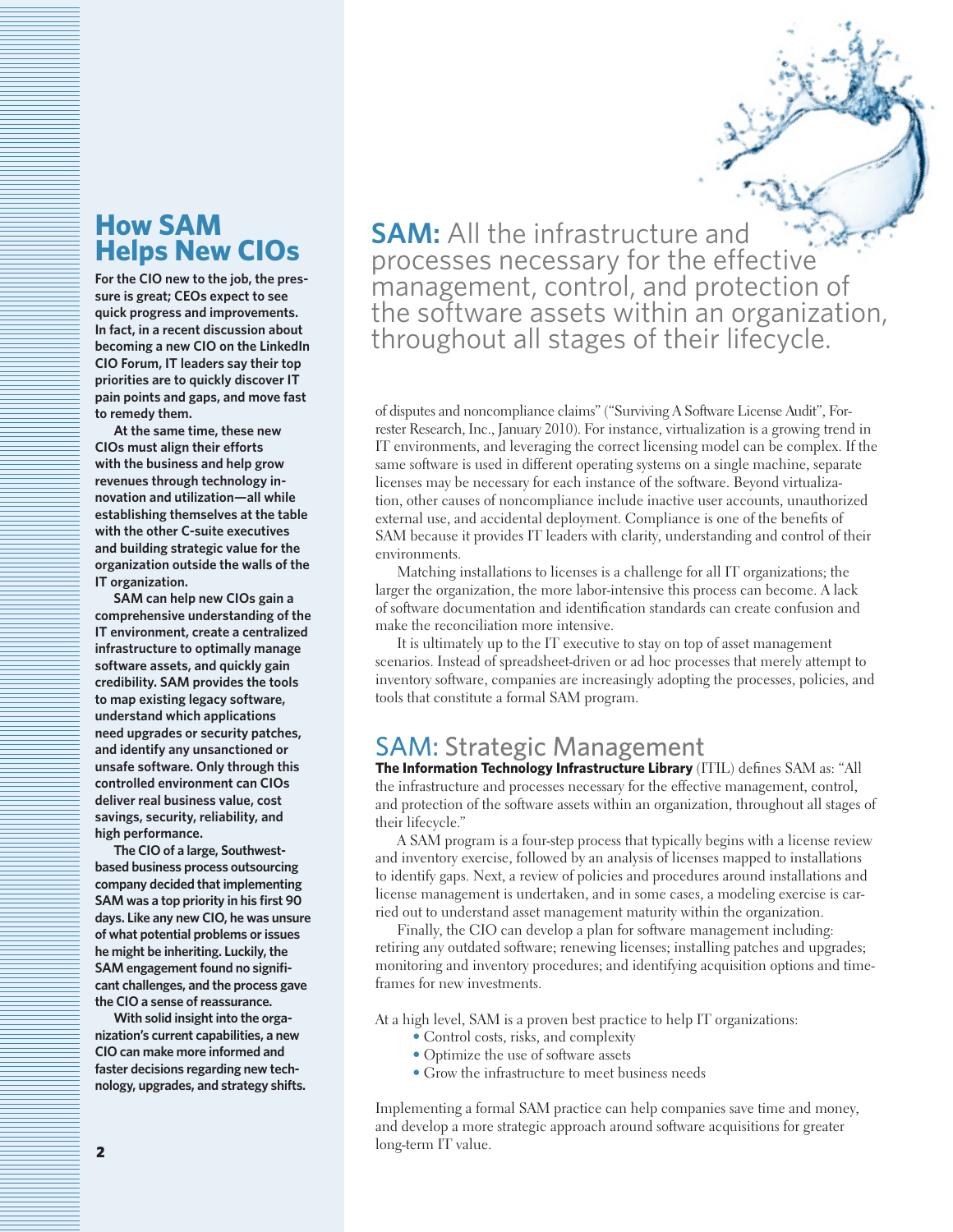# **Microsoft's SAM Programs**

**While most companies have some type of established SAM process, it is often manual and at a basic level of maturity. Developing, enhancing, and ultimately maintaining a more strategic SAM plan is how real benefits are realized. Many companies hire outside expertise to jumpstart an evolution of their plan that is customized for their organization, providing a roadmap to move them to the next level. They can then manage SAM long term on their own, with the understanding that SAM is a continually evolving process, not a one-time exercise.** 

**For several years now, Microsoft has been working with its Certified Partners to provide comprehensive and complimentary SAM offerings to its customers.** 

### **The SAM Consultation service includes:**

- **• Full inventory analysis of software installed/deployed in the environment**
- **• Process and procedure guidance**
- **• Maturity assessment using the Microsoft SAM Optimization Model**
- **• "Go-forward" license procurement and management consulting recommendations**

**During the engagement, a SAM consultant works with the IT leader to consider the organization's culture and IT environment, purchasing processes and practices, and employee policies and procedures as they relate to hardware and software usage. Existing policies that impact SAM will also be reviewed, including disaster recovery procedures, security enhancements and software deployment.**

*continued on next page*

"The return on investment will help"."<br>"our IT department justify future invest ments, and management has **peace of<br>mind** that we are in compliance with<br>our software licensing." – BOB WOODS, IT DIRECTOR, AMPACET

According to KPMG International, Software Asset Management is not a standard practice, even among large companies. KPMG International's SAM survey reports that 74 percent of enterprises still use manual processes and 86 percent are only at a basic level of SAM maturity. But the benefits of SAM implementation including optimization, cost, and security—are encouraging CIOs to increase their adoption rates.

# A Case By Case Look At The Benefits

The benefits of SAM can best be seen in the examples of companies that have implemented it.

## **0 Cost savings**

To help CIOs in running a tight ship, SAM ensures an organization is using everything it purchased and is on the licensing program that delivers the best value for the investment.

**Ampacet,** a Tarrytown, N.Y.-based dye manufacturer, needed help managing a large software deployment during a period of steep growth. IT Director Bob Woods decided a SAM consultation would best help the company prepare for standardization. Beyond expediting the deployment, SAM saved Ampacet \$300,000 in licensing costs by identifying a more optimal licensing program. "The return on investment will help our IT department justify future investments, and management has peace of mind that we are in compliance with our software licensing," Woods says.

Another example is **Toyota Mall of Georgia,** an Atlanta-based car dealership with \$190 million in annual sales. Following a SAM assessment and implementation, the dealership realized its licensing records—handled by an outsourced IT firm—were incomplete and confusing. To gain control, it brought IT management in-house, while retaining an IT consultant. "With these changes, we are saving approximately \$5,000 to \$7,000 per month in IT support costs," says Ron Friedel, chief financial officer for Toyota Mall. "We credit the SAM engagement with helping us save \$60,000 annually."

### 2 **Process and licensing optimization**

Optimized licensing programs can help IT organizations:

- Simplify software deployment, purchasing, and support through desktop standardization
- Implement management policies that ensure compliance and drive more automation, freeing IT staff time
- Reduce support needs through policies and standardization so that IT can focus on projects with strategic value